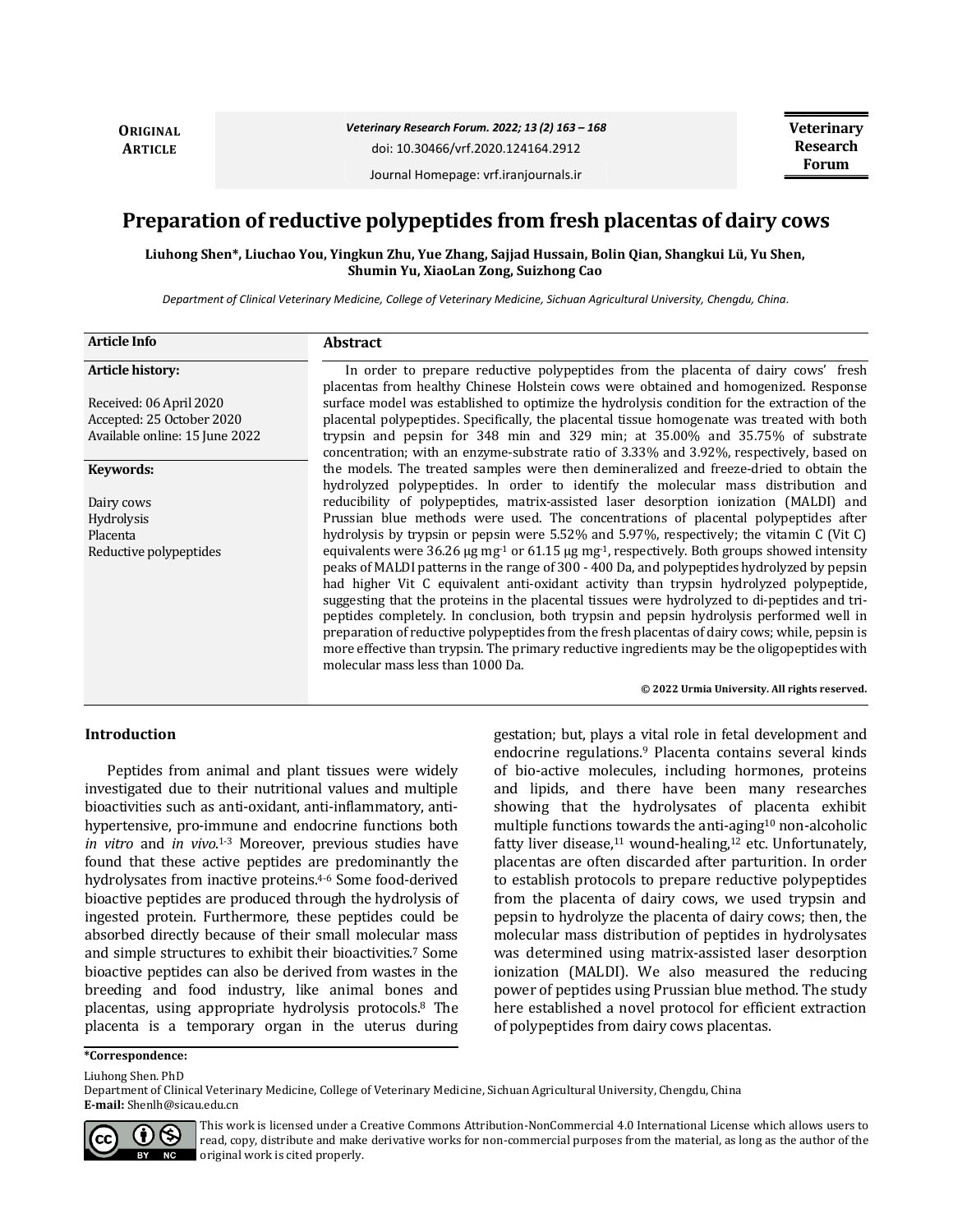### **Materials and Methods**

**Materials.** After normal parturition, the placentas from healthy Chinese Holstein cows (located at a commercial dairy farm in Sichuan Province, China, with weight around 600 kg and 2 - 4 parity) were collected and rinsed with normal saline having 4.00 ˚C temperature immediately to remove the blood and dirt and subsequently stored in polythene bags at – 20.00 ˚C till their further usage.

**Test equipments.** The HH-4 digital display constant temperature water bath (Changzhou Guohua Electric Co., Ltd. Jiangsu, China); LYOQUEST freeze dryer (Azbiler Telstar Mechanical and Electrical Equipment Co., Ltd. Shanghai, China); electrophoresis system (GE Healthcare Bio-Science, Uppsala, Sweden); Sorvall™ Legend™ XT refrigerated centrifuge (Thermofisher Scientific Co., Ltd. Shanghai, China); Varioskan LUX full-wavelength multimode microplate reader (Thermofisher Scientific Co., Ltd.); Barnstead™ GenPure™ Pro water purifier (Thermofisher Scientific Co., Ltd.); Q Exactive mass spectrometer (Thermofisher Scientific Co., Ltd.); Easy nLC chromatography system (Thermofisher Scientific Co., Ltd.).

**Test reagents.** Trypsin (250 U mg-1); Pepsin (250 U mg<sup>-1</sup>); Potassium dihydrogen phosphate (KH<sub>2</sub>PO<sub>4</sub>); Disodium phosphate (Na2HPO4); Trichloroacetic acid (Cl3COOH); Ferric chloride (FeCl3); Potassium ferricyanide  $(K_3Fe(CN)_6)$ ; Vitamin C (Vit C; were purchased from Chengdu Kelong Chemical Co., Ltd. Chengdu, China); and C18 Cartridge (Sigma, St. Louis, USA.); Formic acid (FA) (Fluka, Seelze, Germany); Bovine serum albumin (BSA; Sangong Co. Ltd. Shanghai, China) were used.

**Homogenization of cow's placental tissue.** Frozen placental tissues were weighed, cut to small pieces and then put into a beaker, after this they were heated at 37.00 ˚C in the water bath. They were shredded with scissors and then homogenized at 12,000 rpm in the ice bath until no tissue fragments were observed.

**Response surface modelling.** Hydrolysis conditions were designed on the basis of Box-Behnken Center Response by design expert 8.0.6, selected hydrolysis time (A), substrate concentration (B) and enzyme/substrate mass ratio (E/S; C) as factors into three factors and three levels test design, with total 17 test points including five central and 12 factorial points. The level design referenced to goat placenta enzymatic conditions. Levels -1, 0 and 1 of factors A, B and C respectively stand for 180 min, 300 min and 420 min of hydrolysis, 10.00%, 30.00% and 50.00% of substrate concentration and 1.00%, 3.00% and 5.00% of E/S.

**Hydrolysis.** Enzymatically hydrolyzed placental homogenates strictly followed optimum conditions of temperature and pH (37.00 ˚C, pH: 8.00 for trypsin, and 37.00 ˚C, pH: 2.50 for pepsin). Then, they were hydrolyzed under the optimal condition of response surface model. After that, they were heated at 100˚C for 10 min to

inactivate enzymes in the water bath. Hydrolyzed liquid was centrifuged at 6,000 rpm for 10 min, the supernatant was collected and freeze-dried for 24 hr, the freeze-dried powder was obtained as placental hydrolysates, the hydrolysates were weighed and then the extraction rate (R) was calculated as:

# *R (%) = 100 × hydrolysates mass/homogenized placental mass*

**Matrix-assisted laser desorption ionization analysis of polypeptides.** Hydrolysates were mixed by the test tubes number (1-4, 2-5 and 3-6) separately in both of trypsin and pepsin groups. Then, they were demineralized by C18 Cartridge in chromatography system, freeze-dried and dissolved in 1.00 mL of 0.10% FA solution to measure the protein concentrations by spectrophotometer under OD280. After this, certain molecular mass of peptides was determined using MALDI.

**Reducibility measurement.** This study applied the Prussian blue method to measure the reducing power of placental hydrolysates. The reductive efficiency was measured by conversion of potassium ferricyanide to potassium ferrocyanide ( $K_4Fe(CN)_6.3H_2O$ ) with the help of these hydrolysates, and production of Prussian blue  $[Fe4[Fe(CN)_6]_3]$  by the addition of FeCl<sub>3</sub> to potassium ferrocyanide solution. Prussian blue has an absorbance peak at 700 nm (A700), and the value of A<sup>700</sup> showed a linear correlation to the Prussian blue concentration. Our study used 100, 50, 25, 12.50, 6.25 and 3.125 μg mL-1 of Vit C solution to establish the standard curve. The 10.00% trichloroacetic acid solution, 1.00% potassium ferricyanide solution, 0.10% ferric chloride solution and phosphate buffer solution (pH: 6.60) were also prepared for this purpose. In 75.00 μL of each standard solution, 75.00 μL of phosphate buffer and 1.00% potassium ferricyanide solution were infused separately, oscillated and heated at 50.00 ˚C in the water bath for 20 min. The 75.00 μL of 10.00% trichloroacetic acid solution was injected subsequently and then centrifuged at 3,000 rpm for 1 min to prepare the test solution. The 200 μL of each test solution was transfused to a 96-well plate, then, 20.00 μL of ferric chloride solution was injected subsequently and A<sup>700</sup> was measured. Standard curve was established by linear regression equation in SPSS (version 24.0; IBM Corp., Armonk, USA), with Vit C concentration of standard solutions as the abscissa and their A<sub>700</sub> as the ordinate. Placental hydrolysates of each group were dissolved to 1.00 mg mL-1 sample solution and then, A700 was measured according to the protocol above. The  $A_{700}$  of each sample solution was substituted to the standard curve to acquire the reducibility of polypeptides being shown as Vit C equivalent (μg mg-1) of the placental hydrolysates.

**Statistical analysis.** The data of extraction rate and reducibility were analyzed by SPSS (IBM Corp.) to distinguish the significant differences between the hydrolysates of trypsin and pepsin.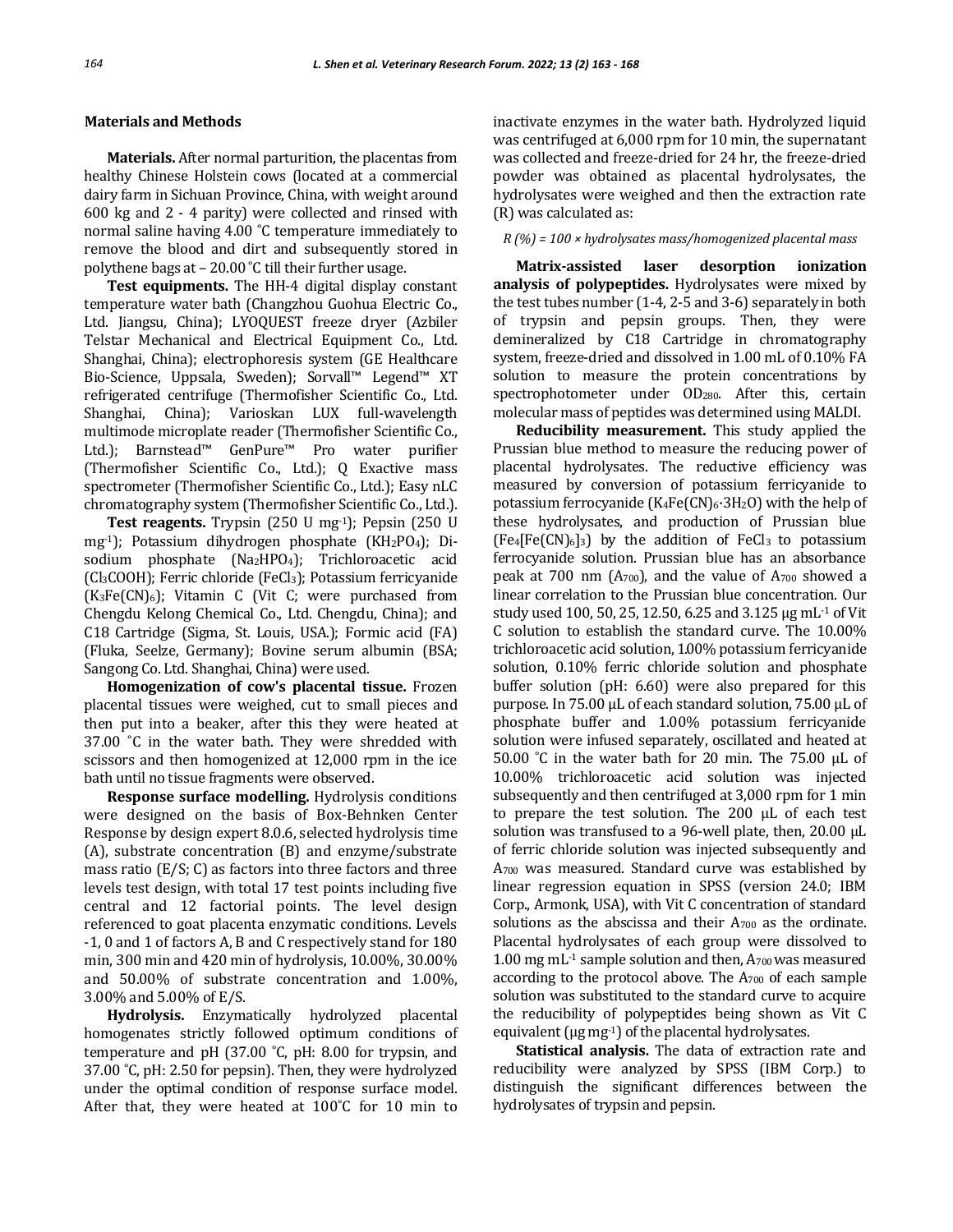#### **Results**

**Response surface modelling of trypsin hydrolysis.**  Hydrolysis of the placental homogenates was done under the optimum conditions of the temperature and pH (pH: 8.00 and 37.00 ˚C). The actual yield, substrate and enzyme mass were shown in Table 1. When factor A was -1, B was 0 and C was -1 and 1 and also, A was -1, C was 0 and B was -1 and 1, the Rs were 4.39%, 5.70%, 4.03% and 5.02%, respectively. When factor A was 0, B was -1 and C was -1 and 1 and also, A was 0, B was 1 and C was -1 and 1, the Rs were 4.00%, 5.71%, 5.73% and 6.45%, respectively. When factors A, B and C were 0, the Rs were 6.78%, 6.31%, 6.45%, 6.18% and 6.04%, respectively. When factor A was 1, B was 0 and C was -1 and 1 and also, A was 1, C was 0 and B was -1 and 1, the Rs were 5.28%, 6.80%, 5.41% and 6.34%, respectively. Response surface regression equation of R was as follows:

#### *R = 5.50 + 0.15A + 0.026B + 0.38C – 0.8AB - 0.075AC + 0.13BC – 0.18A<sup>2</sup> – 0.54B<sup>2</sup> – 1.46C<sup>2</sup>*

Table 2 shows the regression analysis results of both models; both models were significant  $(p < 0.01)$ , no significance lack of fit was found ( $p > 0.05$ ),  $R<sup>2</sup>$  was 98.85% and adjustment  $R^2$  was 97.37%. The model showed considerable demonstration and reliability in the statistical analysis. Variances A, C,  $B<sup>2</sup>$  and  $C<sup>2</sup>$  significantly influenced the R ( $p < 0.01$ ). The F value showed influence rank among the factors as  $C > A > B$ . Figure 1 shows the R plateaued as hydrolysis time increased, indicating that the enzymatic reaction was almost complete at the designed levels (Figs. 1A and 1B); the R showed a parabola-like trend with increasing E/S; but, test groups with higher E/S still showed higher R in the entire test, which may be caused by self-hydrolysis reaction in high enzyme concentration (Fig. 1C). Optimized levels of all factors to maximize the R and reducing capability were based on the response surface model separately. The optimized enzymatic hydrolysis conditions were hydrolysis time of 346 min, substrate concentrations of 30.21% and E/S of 3.24% and the R was 5.55%. We performed three repetition tests under the optimized conditions to verify the reliability of both models; the mean actual hydrolysis time was 345 min, mean substrate concentration was 30.00%, mean E/S was 3.00% and mean actual R was 5.48%, which were consistent with the theoretical value.

**Response surface modelling of pepsin hydrolysis.**  The placental homogenates were hydrolyzed per the instructions (pH: 2.50 and 37.00 ˚C). Actual yield, substrate and enzyme mass were shown in Table 1. When factor A was -1, B was 0 and C was -1 and 1 and also, A was -1, C was 0and B was -1 and 1, corresponding Rs were 2.97, 4.47, 3.23 and 3.73%, respectively. When factor A was 0, B was -1 and C was -1 and 1 and also, A was 0, B was 1 and C was -1 and 1, corresponding Rs were 5.03%, 5.25%, 5.32% and 5.88%, respectively. When factors A, B and C were 0, corresponding Rs were 5.92%, 5.81%, 5.84%, 6.03% and 5.57%, respectively. When factor A was 1, B was 0 and C was -1 and 1 and also, A was 1, C was 0 and B was -1 and 1, corresponding Rs were 5.38%, 5.30%, 5.67%, and 5.84%, respectively. Response surface regression equation of R was as follows:

#### *R = 5.83 + 0.97A + 0.29B + 0.18C – 0.4AB-0.083AC + 0.085BC – 1.03A<sup>2</sup> – 0.28B2 – 0.19C<sup>2</sup>*

Table 2 shows the regression analysis of both models, which were significant  $(p < 0.01)$ ; no significant lack of fit was found ( $p > 0.05$ ),  $R^2$  was 97.54% and adjustment  $R^2$ was 94.38%. The model showed remarkable reliability in the statistical analysis. Variances A, B,  $A^2$ , and AC showed very significant effects on the R ( $p < 0.01$ ). The F value showed influence rank among the factors as  $A > B > C$ . Figure 1 shows a parabola-like trend between the Rand time under a certain E/S value (Fig. 1D); the same trend was also observed with the change of E/S ratio under a certain hydrolysis time (Fig. 1E). Under a certain substrate concentration, R increased with the E/S ratio, and showed a negative correlation with the hydrolysis time (Fig. 1F). Optimized levels of all factors to maximize the Rand reducing capability were based on the response surface model separately. The optimized enzymatic hydrolysis conditions were hydrolysis time of 373 min, substrate concentrations of 30.71% and E/S of 3.18% and corresponding R was 6.14%. We performed three repetition tests under the optimized conditions to verify the reliability of both models; the mean actual hydrolysis time was 378 min, mean substrate concentration was 30.00%, mean E/S was 3.00% and mean actual R was 6.05%, which were close to the theoretical value.

**Extraction of polypeptides in placental hydrolysates.** The mean Rs of trypsin and pepsin hydrolysates were 5.48% and 6.04%, respectively (Table 3). After chromatographic demineralization, the protein concentrations of trypsin and pepsin hydrolysates were 95.00%, 95.56% and 94.17%, and 94.02%, 96.08% and 95.46%, respectively (Table 4).

**Table 1.** Response surface of trypsin and pepsin hydrolyzed placenta polypeptides.

| <b>Table 1.</b> Response surface of a ypsin and pepsin hydrofyzed placelita polypeptides.                              |  |             |                                                 |  |               |  |                           |  |  |  |  |                             |  |  |
|------------------------------------------------------------------------------------------------------------------------|--|-------------|-------------------------------------------------|--|---------------|--|---------------------------|--|--|--|--|-----------------------------|--|--|
| Groups                                                                                                                 |  |             |                                                 |  | 4 5           |  | 6 7                       |  |  |  |  | 8 9 10 11 12 13 14 15 16 17 |  |  |
| A                                                                                                                      |  |             | $-1$ $-1$ $1$ $-1$ 0 1 1 0 0 0 1 0 0 0 0 0 $-1$ |  |               |  |                           |  |  |  |  |                             |  |  |
| <sup>B</sup>                                                                                                           |  | $0 \quad 0$ |                                                 |  | $-1$ $-1$ $1$ |  | 0 1 -1 0 0 0 0 0 1 0 -1 1 |  |  |  |  |                             |  |  |
| $\mathbf{C}$                                                                                                           |  |             |                                                 |  |               |  |                           |  |  |  |  |                             |  |  |
| Trypsin extraction rate (%) 5.70 4.39 5.41 4.03 6.45 5.28 6.34 5.71 6.78 6.31 6.8 6.45 6.18 5.73 6.04 4.00 5.02        |  |             |                                                 |  |               |  |                           |  |  |  |  |                             |  |  |
| <b>Pepsin extraction rate (%)</b> 2.97 5.38 4.47 5.30 3.23 5.67 3.73 5.84 5.03 5.32 5.25 5.88 5.92 5.81 5.84 6.03 5.57 |  |             |                                                 |  |               |  |                           |  |  |  |  |                             |  |  |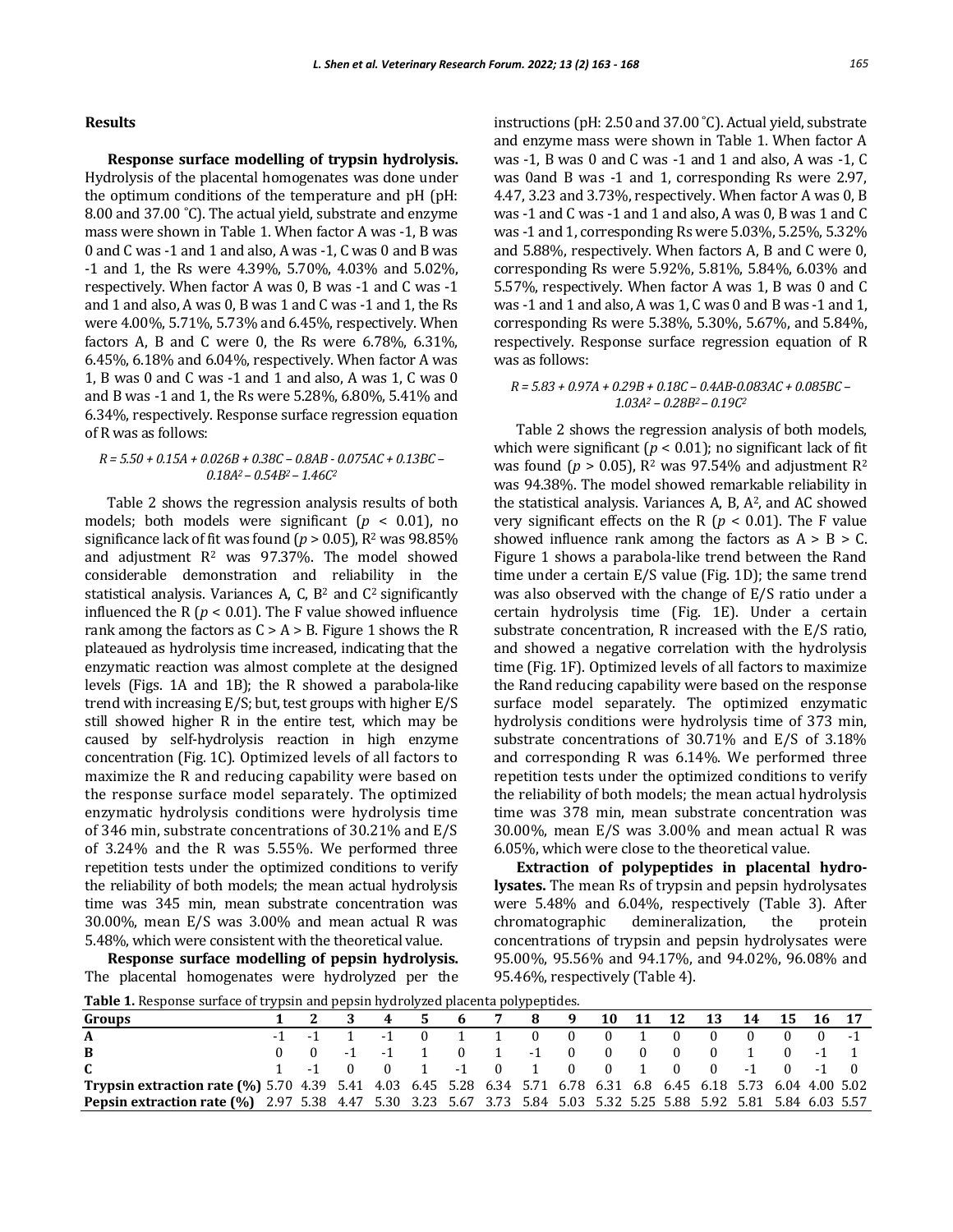

**Fig. 1.** Effects of various factors on extraction rate of trypsin and pepsin digested dairy cow placentas. Note: **A, B,** and **C** are factors interactions in trypsin hydrolysis and **D, E,** and **F** are factors interactions in pepsin hydrolysis.

**Table 2.** Regression model analysis of variance analysis of trypsin and pepsin digested placenta.

|                | Groups Source* Model |                          | A                                                                                       | B    | C         | AB    | AC    | BC           | $A^2$ | B <sup>2</sup>              | $\mathbb{C}^2$   |       | Residual Lack of fit Error Total |          |       |
|----------------|----------------------|--------------------------|-----------------------------------------------------------------------------------------|------|-----------|-------|-------|--------------|-------|-----------------------------|------------------|-------|----------------------------------|----------|-------|
|                | SS                   | 13.86                    | 0.70                                                                                    | 0.12 | 0.86      | 0.048 | 0.002 | 0.065        | 0.08  | 0.65                        | 10.85            | 0.15  | 0.11                             | 0.04     | 14.02 |
|                | <b>DoF</b>           | 9                        |                                                                                         |      |           |       |       |              |       |                             |                  |       |                                  | 4        | 16    |
| <b>Trypsin</b> | <b>MSE</b>           | 1.54                     | 0.70                                                                                    | 0.12 | 0.86      | 0.048 | 0.002 | 0.065        | 0.08  | 0.65                        | 10.85            | 0.022 | 0.038                            | 0.009 95 |       |
|                |                      | <b>F-value</b> $70.32**$ | $32.05**$                                                                               | 5.37 | $39.17**$ | 2.21  | 0.092 | 2.97         | 3.63  |                             | 29.61** 495.19** |       | 3.80                             |          |       |
|                |                      |                          | <b>p-value</b> < 0.0001 0.0008 0.0536 0.0004 0.1807 0.7699 0.1286 0.0983 0.001 < 0.0001 |      |           |       |       |              |       |                             |                  |       | 0.1148                           |          |       |
|                | SS                   | 14.03                    | 7.59                                                                                    | 0.64 | 0.14      | 0.62  |       | 0.027 0.0081 | 2.55  | 1.16                        | 0.81             | 0.38  | 0.27                             | 0.12     | 14.42 |
|                | <b>DoF</b>           | 9                        |                                                                                         |      |           |       |       |              |       |                             |                  |       | 3                                |          | 16    |
| <b>Pepsin</b>  | <b>MSE</b>           | 1.56                     | 7.59                                                                                    | 0.64 | 0.14      | 0.62  |       | 0.027 0.0081 | 2.55  | 1.16                        | 0.81             | 0.055 | 0.089                            | 0.029    |       |
|                |                      |                          | <b>F-value</b> 28.48** 138.57** 11.66** 2.52                                            |      |           | 11.40 | 0.50  |              |       | $0.15 \quad 46.59**21.26**$ | 14.77            |       | 3.07                             |          |       |
|                |                      |                          | <b>p-value</b> $0.0001$ <0.0001 0.0112 0.1566 0.0118 0.5035 0.7119 0.0002 0.0025 0.0063 |      |           |       |       |              |       |                             |                  |       | 0.1537                           |          |       |

\* Source: Source of variance; SS: Sum of square, DoF: degrees of freedom, MSE: Mean square error.

\*\* Asterisks mean very significant (*p* < 0.01), the same below.

**Table 3.** Verification and reducibility of placental hydrolysates modeling.

| <b>Parameters</b>                           | Trypsin                                                        |       |         |       |       |       |       | Pepsin |          |       |       |       |  |  |
|---------------------------------------------|----------------------------------------------------------------|-------|---------|-------|-------|-------|-------|--------|----------|-------|-------|-------|--|--|
| <b>Number</b>                               |                                                                |       |         | 4     | 5     | h     |       | 2      | 3        | 4     | 5     | 6     |  |  |
| Homogenates weight (g)                      | 6.00                                                           | 6.00  | 6.00    | 6.00  | 6.00  | 6.00  | 6.00  | 6.00   | 6.00     | 6.00  | 6.00  | 6.00  |  |  |
| Enzyme weight (g)                           | 0.18                                                           | 0.18  | 0.18    | 0.18  | 0.18  | 0.18  | 0.18  | 0.18   | 0.18     | 0.18  | 0.18  | 0.18  |  |  |
| Hydrolysis time (min)                       | 345                                                            | 345   | 345     | 345   | 345   | 345   | 378   | 378    | 378      | 378   | 378   | 6.30  |  |  |
| Total volume (mL)                           | 20.00                                                          | 20.00 | 20.00   | 20.00 | 20.00 | 20.00 | 20.00 | 20.00  | 20.00    | 20.00 | 20.00 | 20.00 |  |  |
| <b>Extraction rate (%)</b>                  | 5.50                                                           | 5.43  | 5.52    | 5.46  | 5.48  | 5.49  | 5.98  | 6.03   | 6.10     | 6.05  | 6.08  | 6.06  |  |  |
| Average $(\% ) \pm SE$                      | $6.05 \pm 0.41$ <sup>b</sup><br>$5.48 \pm 0.32$ <sup>a</sup>   |       |         |       |       |       |       |        |          |       |       |       |  |  |
| A <sub>700</sub>                            |                                                                |       | 0.61398 |       |       |       |       |        | 0.602172 |       |       |       |  |  |
| Vitamin C equivalent ( $\mu$ g mg $^{-1}$ ) | 36.95<br>36.23                                                 |       |         |       |       |       |       |        |          |       |       |       |  |  |
| Average                                     | $36.26 \pm 0.35$ <sup>a</sup><br>$61.15 \pm 0.12$ <sup>b</sup> |       |         |       |       |       |       |        |          |       |       |       |  |  |

ab Superscripts indicate a significant difference (*p* < 0.01).

|  |  | Table 4. Protein concentrations of various demineralized placental hydrolysates. |  |  |  |  |
|--|--|----------------------------------------------------------------------------------|--|--|--|--|
|--|--|----------------------------------------------------------------------------------|--|--|--|--|

| Group      | Weight <sub>0</sub> (mg) | Weight <sub>p</sub> $(mg)$ | $Weight_R(mg)$ | A <sub>280</sub> | Concentration (mg mL $-1$ ) | Protein (%) |
|------------|--------------------------|----------------------------|----------------|------------------|-----------------------------|-------------|
| <b>BSA</b> | $\overline{\phantom{a}}$ | $\overline{\phantom{a}}$   | 1.00           | 0.703            | 1.00                        |             |
| Trypsin-1  | 7.80                     | 7.10                       | 1.00           | 0.668            | 0.95                        | 95.00       |
| Trypsin-2  | 8.10                     | 7.50                       | 0.90           | 0.613            | 0.87                        | 95.56       |
| Trypsin-3  | 7.90                     | 7.50                       | 1.20           | 0.817            | 1.16                        | 94.17       |
| Pepsin-1   | 9.50                     | 8.80                       | 1.00           | 0.661            | 0.94                        | 94.02       |
| Pepsin-2   | 8.70                     | 8.20                       | 1.10           | 0.743            | 1.05                        | 96.08       |
| Pepsin-3   | 8.70                     | 7.90                       | 0.90           | 0.604            | 0.86                        | 95.46       |

BSA: Bovine serum albumin, Weighto: Weight of hydrolysates before demineralization, Weight<sub>D</sub>: Weight of freeze-dried powder after demineralization, and WeightR: Weight resolved in formic acid.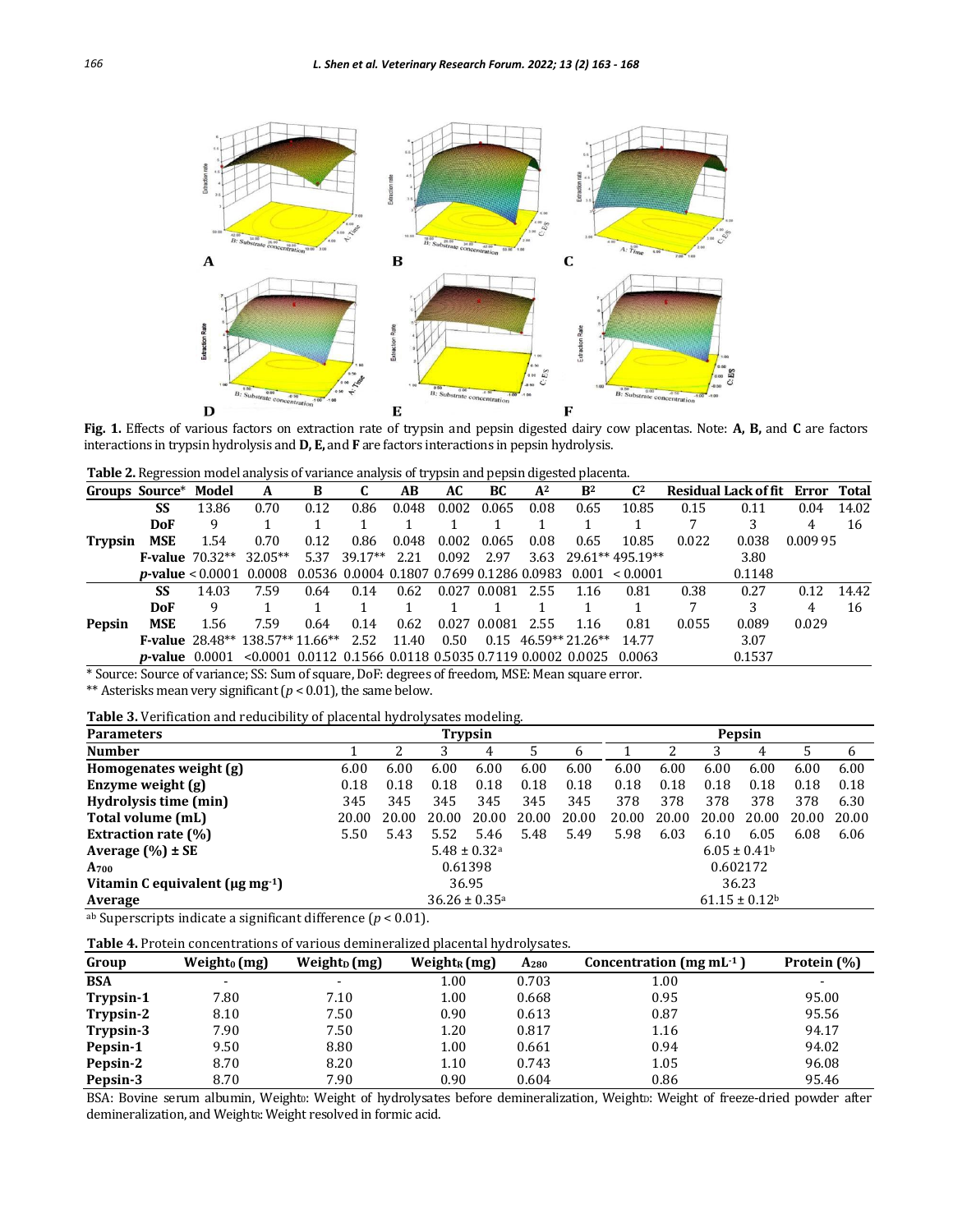**The MALDL analysis of polypeptides in placental hydrolysates.** The MALDI patterns showed that the molecular mass of trypsin hydrolysates had a uniform distribution between 200 – 10,000 Da (Table 4).

**Reducibility measurement of placental reductive polypeptides.** The corresponding A<sub>700</sub> of standard Vit C solutions with concentrations of 100, 50, 25, 12.5, 6.25 and 3.125 μg mL-1 were 1.67, 0.802, 0.367, 0.187, 0.15 and 0.097, respectively. A linear regression model was established as below:

#### *A700 = 0.0164 × Vit C concentration + 0.008*

The standard errors (SE) of intercept and the independent variable were 0.0025 and 0.001, respectively, and the relevant  $R^2$  was 99.60%, which showed a reliable prediction (Table 4). The mean Vit C equivalents of trypsin and pepsin were 36.26 and 61.15 μg mg-1, respectively, and the Vit C equivalent of pepsin hydrolysates was significantly higher than that of trypsin hydrolysates (*p* < 0.01; Table 3).

#### **Discussion**

Trypsin is a gastrointestinal digesting protease, because of its specificity, it has been widely used in cell culture, proteomic research and polypeptide preparation. Trypsin has a high activity and less self-enzymatic reaction under the optimum conditions of temperature and pH (37.00 ˚C and pH: 8.00) and its substrates can be hydrolyzed effectively. Because of its high specificity, trypsin hydrolyzes particular proteins into their particular polypeptides and many trypsin hydrolysates showed bioactivities in different pathways. In addition to the foodderived proteins, a lot of studies have reported hydrolysis of the proteins (other than food-derived) using trypsin for preparation of polypeptides.13-15 Proteins from animal sources can also be hydrolyzed into polypeptides and most of these polypeptides showed different bioactivities.5,16,17 However, some researches have indicated that the Rand bioactivity may not always have a positive correlation.<sup>18</sup> Natural proteins often have a complex structure with a high molecular weight, indicating that the cleavage site may not be unique among these proteins; the peptides prepared through hydrolysis of protein could be further hydrolyzed to become smaller and shorter.<sup>19</sup> In our study, MALDI patterns showed that trypsin digested polypeptides have intensity peaks from 100 Da to 10,000 Da, mainly clustered in 100 - 4,000 Da. All three groups showed the highest intensity value in 304 Da, indicating that placental proteins may have more than one cleavage sites for trypsin and can be hydrolyzed into oligopeptides. Although trypsin hydrolyzed polypeptides showed 36.26  $\mu$ g mg<sup>-1</sup> of Vit C equivalent as their reducibility, it is still significantly lower than pepsin hydrolysates. The molecular masses of trypsin catalysed

hydrolysates distributed more dispersed than those catalyzed by pepsin and these smaller peptides or oligopeptides are the primary anti-oxidant ingredients in the polypeptides. <sup>20</sup>

Pepsin is an endogenous protease with more cleavage sites but less specificity compared to that of trypsin. Because of requirement of acidic environment (pH: 2.50) for the optimal activity of pepsin, it is less used for the preparation of polypeptides. However, as an essential digestive enzyme in the body, using pepsin to hydrolyze the placental tissue of dairy cows has the prospect for elucidating the bioactivity mechanism of placental polypeptides. Because of the extremely acidic optimal pH of pepsin, the substrate proteins will be denatured; hence, pepsin catalyzed hydrolysis can yield a higher R. Furthermore, pepsin can hydrolyze inactive exogenous proteins into bioactive peptides, including reductive polypeptides.21,22 In this study, the placental pepsin hydrolysates showed significantly higher Rand Vit C equivalent compared to those of trypsin. Meanwhile, the peaks of pepsin hydrolyzed peptides were mainly in 304 Da and showed less peaks over 1,000 Da than trypsin hydrolyzed peptides, which is consistent with the hypothesis of Ma *et al.*, <sup>20</sup> that oligopeptides were the main anti-oxidant ingredients in the hydrolysates. This also suggested that oligopeptides with molecular mass less than 1,000 Da were the primary anti-oxidative polypeptides. Furthermore, the main reason for the higher Rand reducibility may be the less specified cleavage sites of pepsin.

The average Rs for trypsin and pepsin hydrolysates of cows placenta were 5.52% and 5.97%, respectively. The placental hydrolyzed polypeptides were distributed between 300 - 10,000 Da and showed intensity peaks in range of 300 - 400 Da, indicating that the main ingredients of the polypeptides were oligopeptides. Moreover, pepsin hydrolysates contained more oligopeptides and showed significantly higher reducibility compared to that of trypsin hydrolysates, indicating that we prepared reductive polypeptides, and among these reductive polypeptides there may be mainly oligopeptides within 1000 Da.

#### **Acknowledgments**

We gratefully acknowledge financial support from the National Key R & D Program of China (2018YFD0500900) and the Sichuan Department of Science and Technology Support Project (2019YJ0650).

#### **Conflict of interest**

The authors declare no conflict of interest with any financial organization regarding the material discussed in the manuscript.